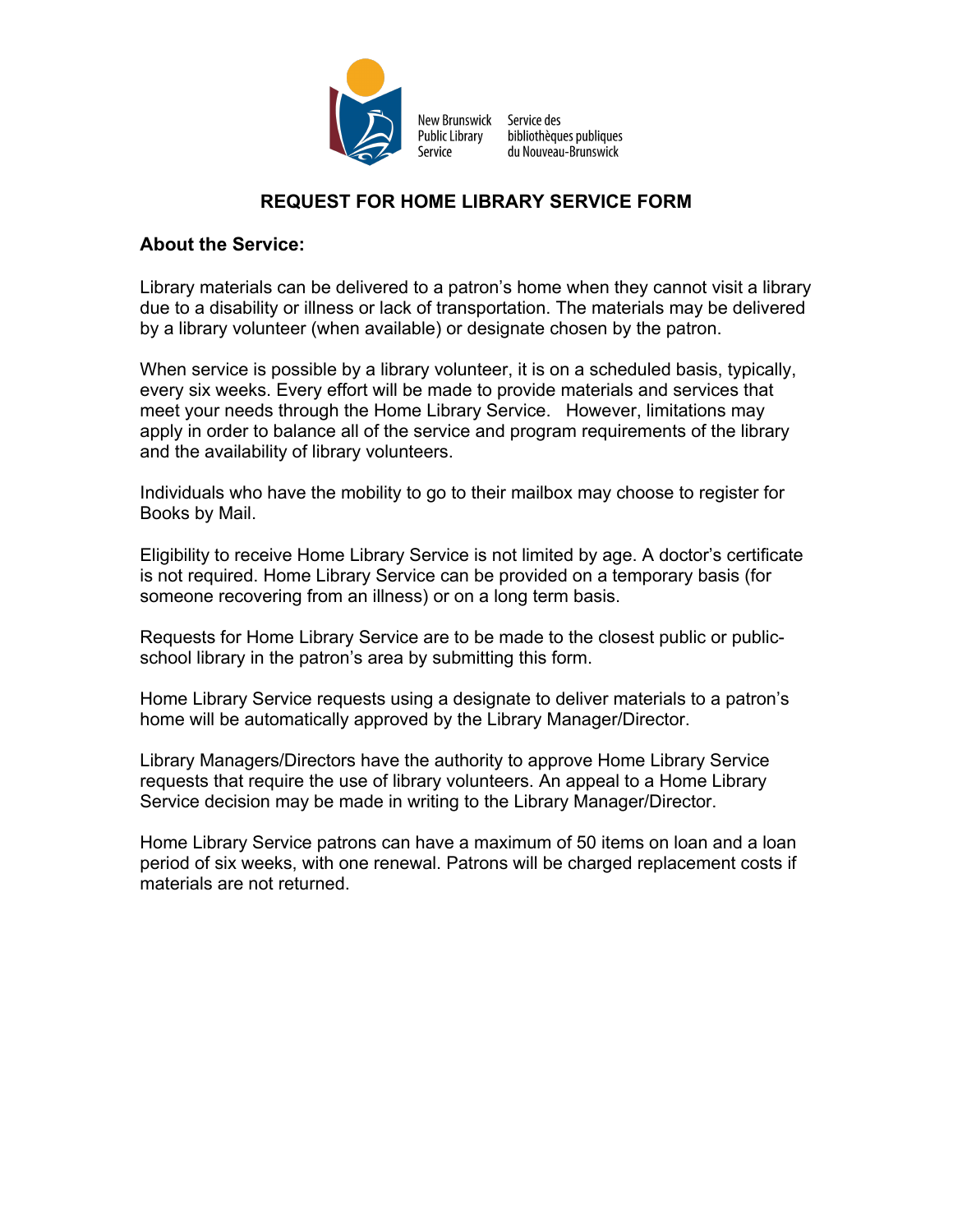

bibliothèques publiques du Nouveau-Brunswick

### **YOUR CONTACT INFORMATION:**

Name:

Address:

Phone number:

Year of birth\*:

\*THE YEAR OF BIRTH IS COLLECTED TO MEASURE THE USE OF OUR SERVICES BY PATRONS OF DIFFERENT AGE GROUPS AND TO BETTER PLAN SERVICES BASED ON OUR USER DEMOGRAPHICS.

Your library card number: 2 9525

If you do not have a library card:

■ I agree to be responsible for the use of all library services and materials I borrow, in accordance with library rules and regulations: Yes:  $\Box$  No:  $\Box$ 

Email address: (optional\*\*)

\*\*IF YOU WOULD LIKE TO RECEIVE AN EMAIL NOTIFYING YOU IN ADVANCE OF WHEN YOUR BORROWED MATERIALS ARE DUE FOR RETURN, PLEASE PROVIDE YOUR EMAIL ADDRESS.

#### **WHAT IS YOUR LANGUAGE PREFERENCE FOR SERVICE?**

□ English □ French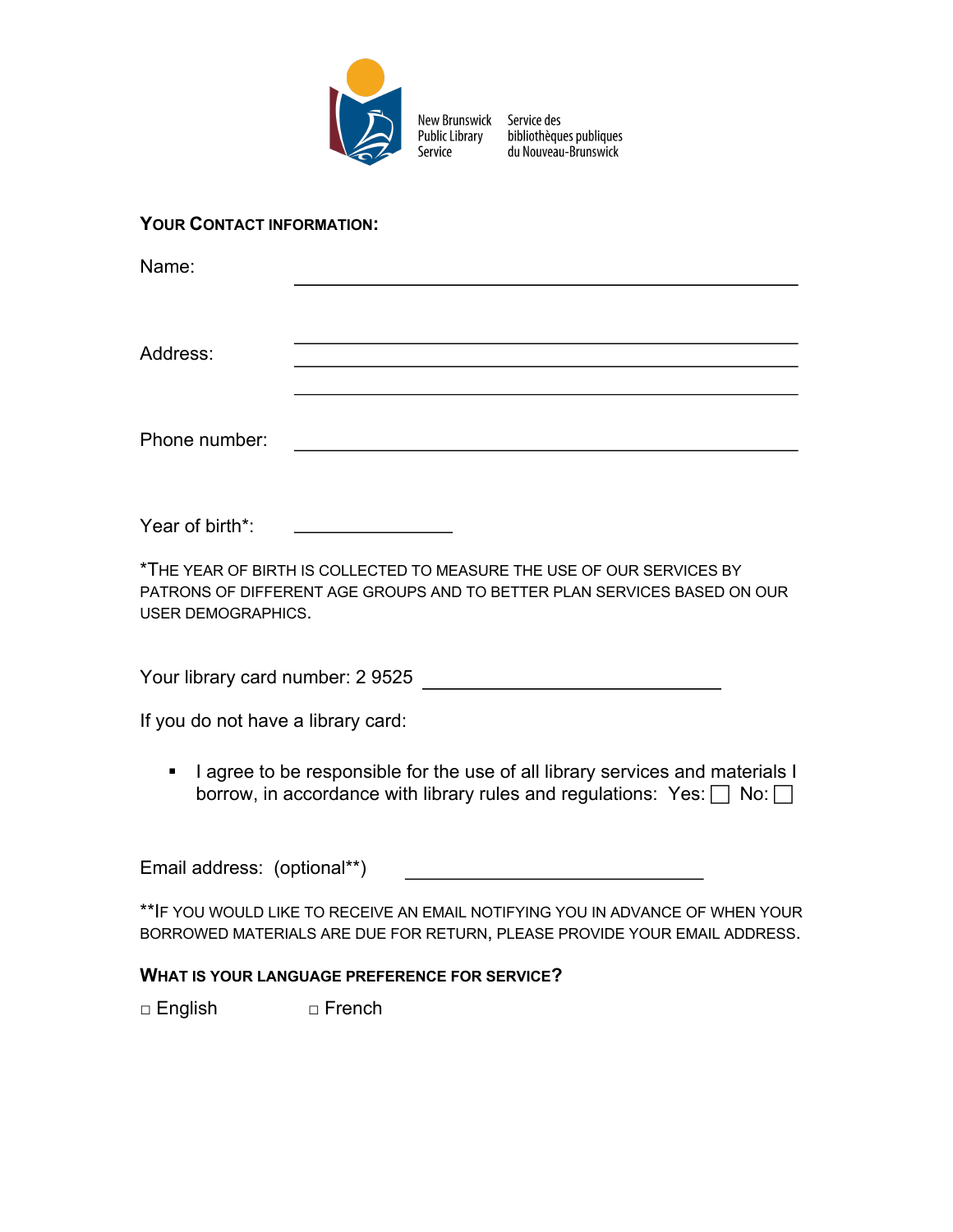

bibliothèques publiques du Nouveau-Brunswick

#### **PLEASE INDICATE THE TYPE OF HOME LIBRARY SERVICE YOU ARE REQUESTING:**

- $\Box$  Delivery by a library volunteer (where available). This means a library volunteer will deliver materials to your home on a scheduled basis, typically, every six weeks.
- $\Box$  Delivery by a designate (family member or friend). This means you can determine with your designate how often you would like to receive materials. (By choosing a designate, I understand that they will have full access to my service information)

Please provide the name of the designate who would check out library materials on your behalf with your library card:

| Name:                                 |  |
|---------------------------------------|--|
| Relationship to Patron: Nellationship |  |
| Address:                              |  |
|                                       |  |
|                                       |  |
| Phone number: ____                    |  |
| Email:                                |  |

As a designate, I understand that the library materials I request or download are for the exclusive use of the home library service patron who is to receive service and not for my own use. I agree to respect the patron's privacy and freedom to read a wide variety of materials and viewpoints. If the patron is not present during the completion of this form, I agree to inform the patron of the terms and conditions of my role. Staff may contact the patron to confirm that consent has been provided. I understand that violation of these terms will result in cancellation of service.

**SIGNATURE OF DESIGNATE:**